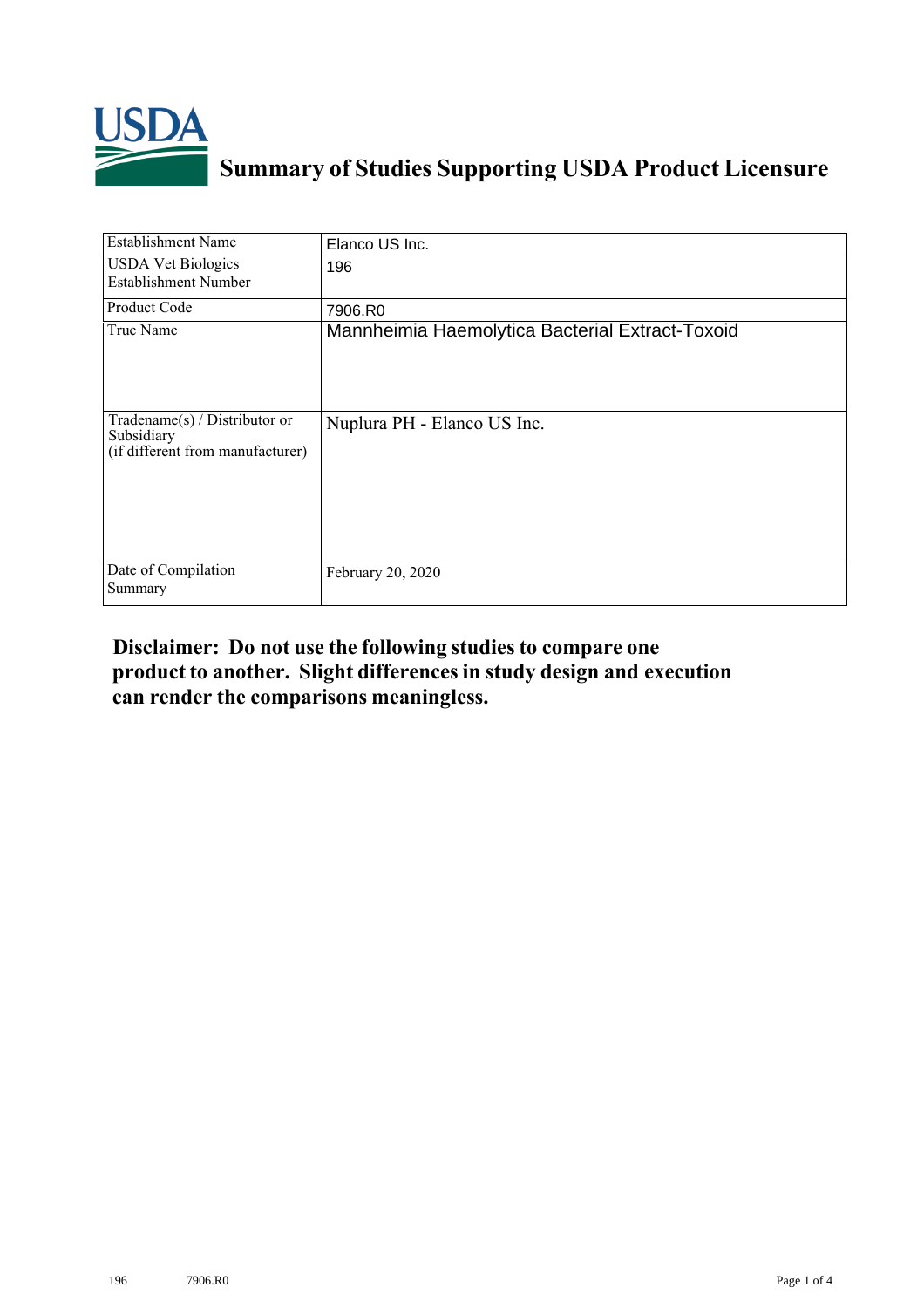| <b>Study Type</b>        | Efficacy                                                          |         |      |        |      |         |  |  |
|--------------------------|-------------------------------------------------------------------|---------|------|--------|------|---------|--|--|
| <b>Pertaining to</b>     | Mannheimia haemolytica                                            |         |      |        |      |         |  |  |
| <b>Study Purpose</b>     | To demonstrate the efficacy in calves against M. haemolytica      |         |      |        |      |         |  |  |
| <b>Product</b>           | 1 dose, given subcutaneously                                      |         |      |        |      |         |  |  |
| <b>Administration</b>    |                                                                   |         |      |        |      |         |  |  |
| <b>Study Animals</b>     | 30 calves, $\leq$ 3 months of age. 20 vaccinates and 10 controls. |         |      |        |      |         |  |  |
| <b>Challenge</b>         | M. Haemolytica, administered on 10 days after vaccination.        |         |      |        |      |         |  |  |
| <b>Description</b>       |                                                                   |         |      |        |      |         |  |  |
| <b>Interval observed</b> | Lungs evaluated 4 days after challenge                            |         |      |        |      |         |  |  |
| after challenge          |                                                                   |         |      |        |      |         |  |  |
| <b>Results</b>           | The percent of the lung mass that was abnormal (consolidated) was |         |      |        |      |         |  |  |
|                          | calculated for every animal.                                      |         |      |        |      |         |  |  |
|                          |                                                                   |         |      |        |      |         |  |  |
|                          |                                                                   |         |      |        |      |         |  |  |
|                          | 5-number summary for lung consolidation (%)                       |         |      |        |      |         |  |  |
|                          |                                                                   |         |      |        |      |         |  |  |
|                          |                                                                   |         |      |        |      |         |  |  |
|                          | <b>Treatment</b>                                                  | Minimum | Q1   | Median | Q3   | Maximum |  |  |
|                          |                                                                   |         |      |        |      |         |  |  |
|                          | Controls                                                          | 4.6     | 20.6 | 23     | 52.3 | 57.8    |  |  |
|                          | <b>Vaccinates</b>                                                 | 1.0     | 6.5  | 9.9    | 14.7 | 41.3    |  |  |
|                          |                                                                   |         |      |        |      |         |  |  |
|                          |                                                                   |         |      |        |      |         |  |  |
|                          | Raw data shown on attached page.                                  |         |      |        |      |         |  |  |
|                          |                                                                   |         |      |        |      |         |  |  |
|                          |                                                                   |         |      |        |      |         |  |  |
|                          |                                                                   |         |      |        |      |         |  |  |
|                          |                                                                   |         |      |        |      |         |  |  |
|                          |                                                                   |         |      |        |      |         |  |  |
| <b>USDA Approval</b>     | June 5, 2009                                                      |         |      |        |      |         |  |  |
| <b>Date</b>              |                                                                   |         |      |        |      |         |  |  |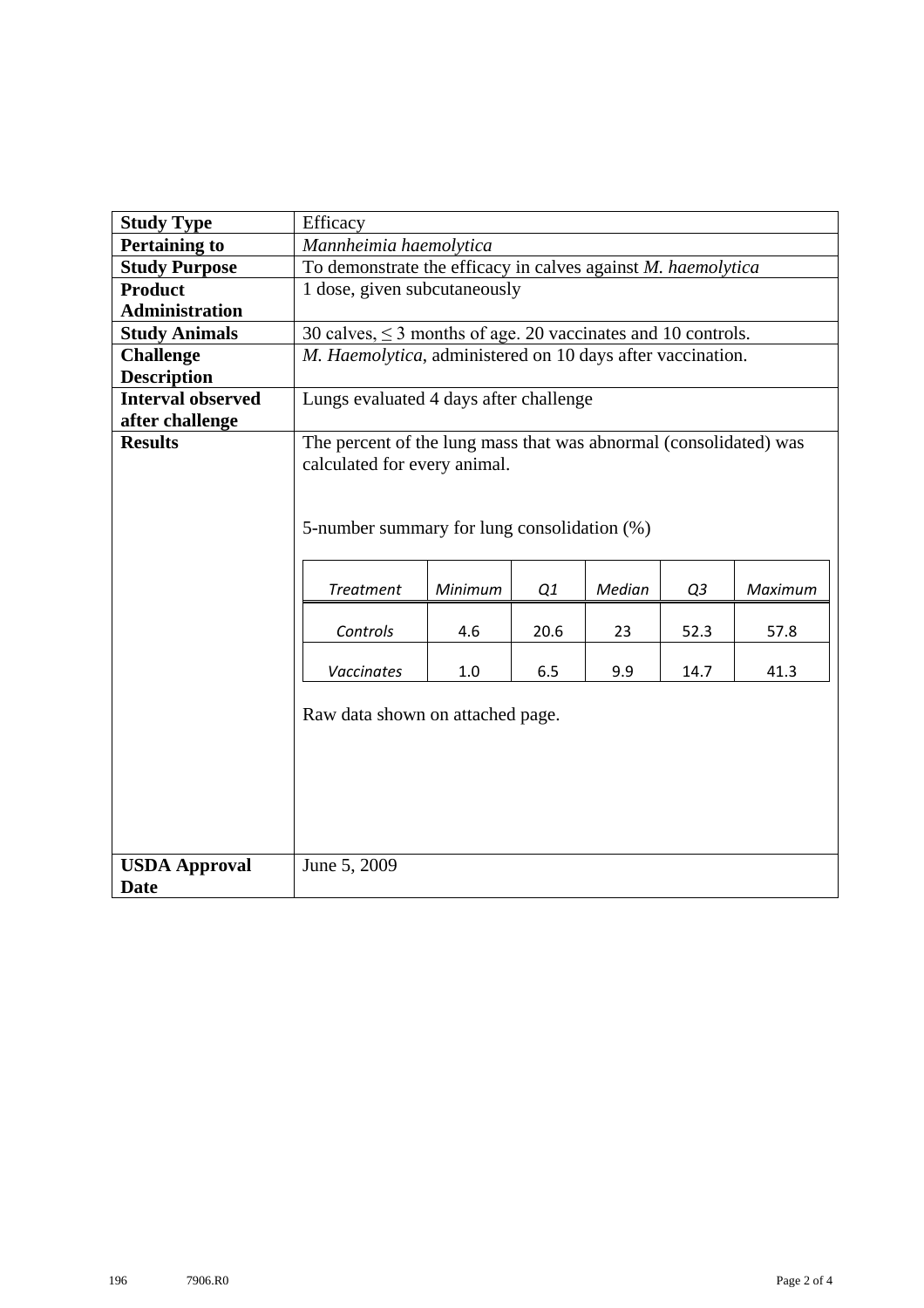| Vaccinate | Control |  |  |
|-----------|---------|--|--|
| 0.97      | 4.61    |  |  |
| 1.69      | 13.35   |  |  |
| 3.66      | 20.63   |  |  |
| 4.45      | 20.65   |  |  |
| 5.95      | 20.66   |  |  |
| 7.13      | 25.4    |  |  |
| 7.2       | 26.35   |  |  |
| 7.25      | 52.25   |  |  |
| 7.35      | 55.85   |  |  |
| 9.48      | 57.75   |  |  |
| 10.25     |         |  |  |
| 10.93     |         |  |  |
| 11.21     |         |  |  |
| 12.26     |         |  |  |
| 12.86     |         |  |  |
| 16.45     |         |  |  |
| 16.59     |         |  |  |
| 20.4      |         |  |  |
| 38.25     |         |  |  |
| 41.3      |         |  |  |
|           |         |  |  |

## **Lung Consolidation scores (%), in order of rank:**